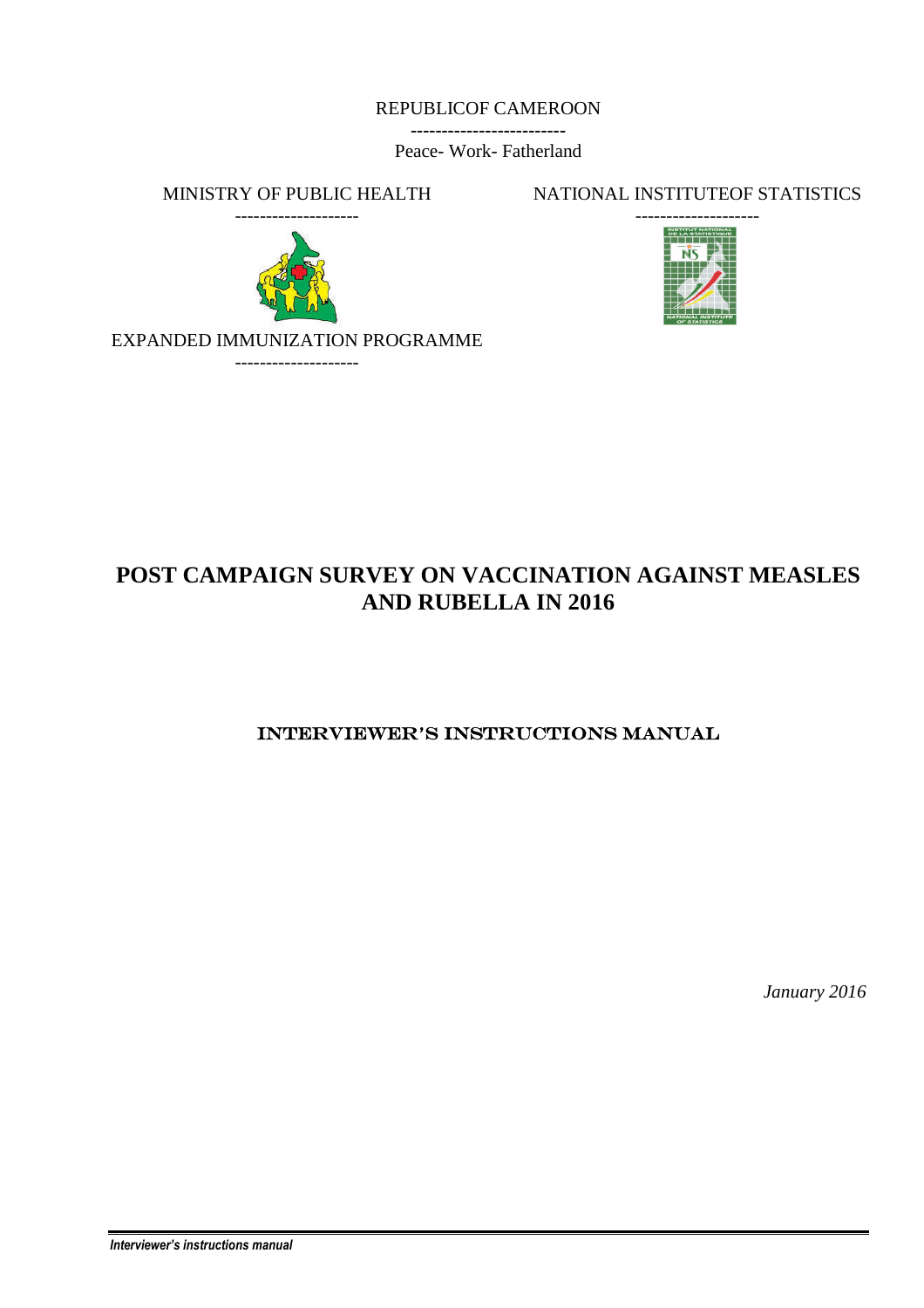# **TABLE OFCONTENTS**

| 4.<br>5.                                                                                       |  |
|------------------------------------------------------------------------------------------------|--|
|                                                                                                |  |
|                                                                                                |  |
|                                                                                                |  |
|                                                                                                |  |
|                                                                                                |  |
|                                                                                                |  |
|                                                                                                |  |
|                                                                                                |  |
| 5.9. Reasons of non vaccination against measles and rubella during the recent campaign: RNV 14 |  |
|                                                                                                |  |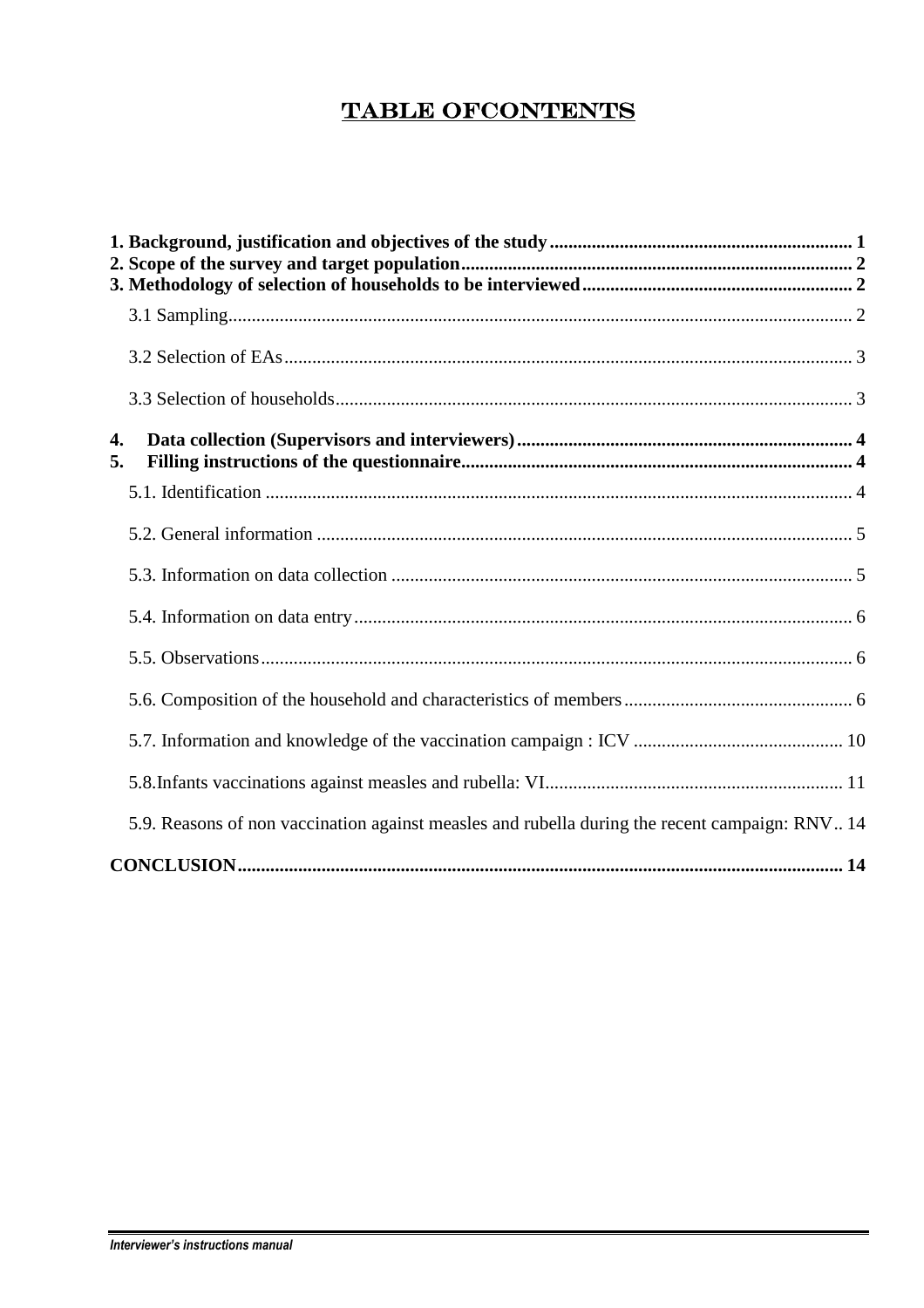# <span id="page-2-0"></span>**1. Background, justification and objectives of the study**

Measles is one of the preventable diseases which remains the major cause of morbidity and mortality among children. The number of health districtsunder measles epidemic situation increases in the years following those of vaccination campaignsdue to the accumulation of susceptiblecases. Since 2002, Cameroon has organized four mass vaccination campaigns against measles, targeting children aged 9-59 months in 2002, 2006, 2009 and 2012 respectively. These campaigns constituted a strategy to prevent measles outbreaks and in the long term, to achieve the interruption of transmission of the disease. There is a persistence of measles outbreaks because 49 health districts were in anepidemic situation in 2014 and for the first 32 weeks of 2015, 74 health districts werein an epidemic situation. In addition, the vaccination coverage of the vaccine against measles is not very satisfactory since it increased from 53% in 2002 to 80% in 2008 and then dropped to 76% in 2011.

Furthermore, rubella appears more and more as a public health problem in Cameroon. Indeed, 659 rubella cases were confirmed between 2008 and 2014, and there is a real risk of occurrence of congenital rubella syndrome when this infection occurs at an early stage of pregnancy.

It is in this context that the MINSANTE and its partners have undertaken to organize a vaccination campaign against measles and rubella targeting all children aged 9 months to 14 years throughoutthe national territory in November2015.

The general objective of the campaign is to increase the collective immunity of the populations of the 189 health districts against measles, by administering a combined measles-rubella vaccine (RR) to all children from 9 months to 14 years. Specific objectives include:

- vaccinate at least 95% of children aged 9 months to 14 years against measles and rubella in 189 health districts;
- provide to at least 95% of the population, information on the importance of being vaccinated against measles, rubella and get their adhesion;
- ensure 100% safe destruction of injection materials used during the campaign;
- ensure the reporting and management of 100% cases of severe Adverse Events Following Immunization (AEFI) occurring during this campaign;
- assessing the campaign in the 189 health districts with the help of apost vaccination campaign coverage survey.

To meet the objective of assessment of the campaign, the MINSANTE has requested technical support from NIS, longstanding partner for similar operations. This assessment which was scheduled to take place **within two weeks after the end of the campaign**will be carried out in the form of a post-campaign coverage survey.

This data collection will allow us to measure a number of indicators including:

- vaccination coverage for measles and rubella by age group in the 10 regions;
- the level of knowledgeon vaccinationby the population who used vaccination services during the campaign;
- the level of information of the target population on the campaign;
- sources (channels) of information : :
- types of reasons of non vaccination and their frequencies ;
- frequency and types of Adverse Events Following Immunization (AEFI) (side effects);

The campaign took place from the  $24<sup>th</sup>$  to the  $29<sup>th</sup>$  November 2015 throughout the national territory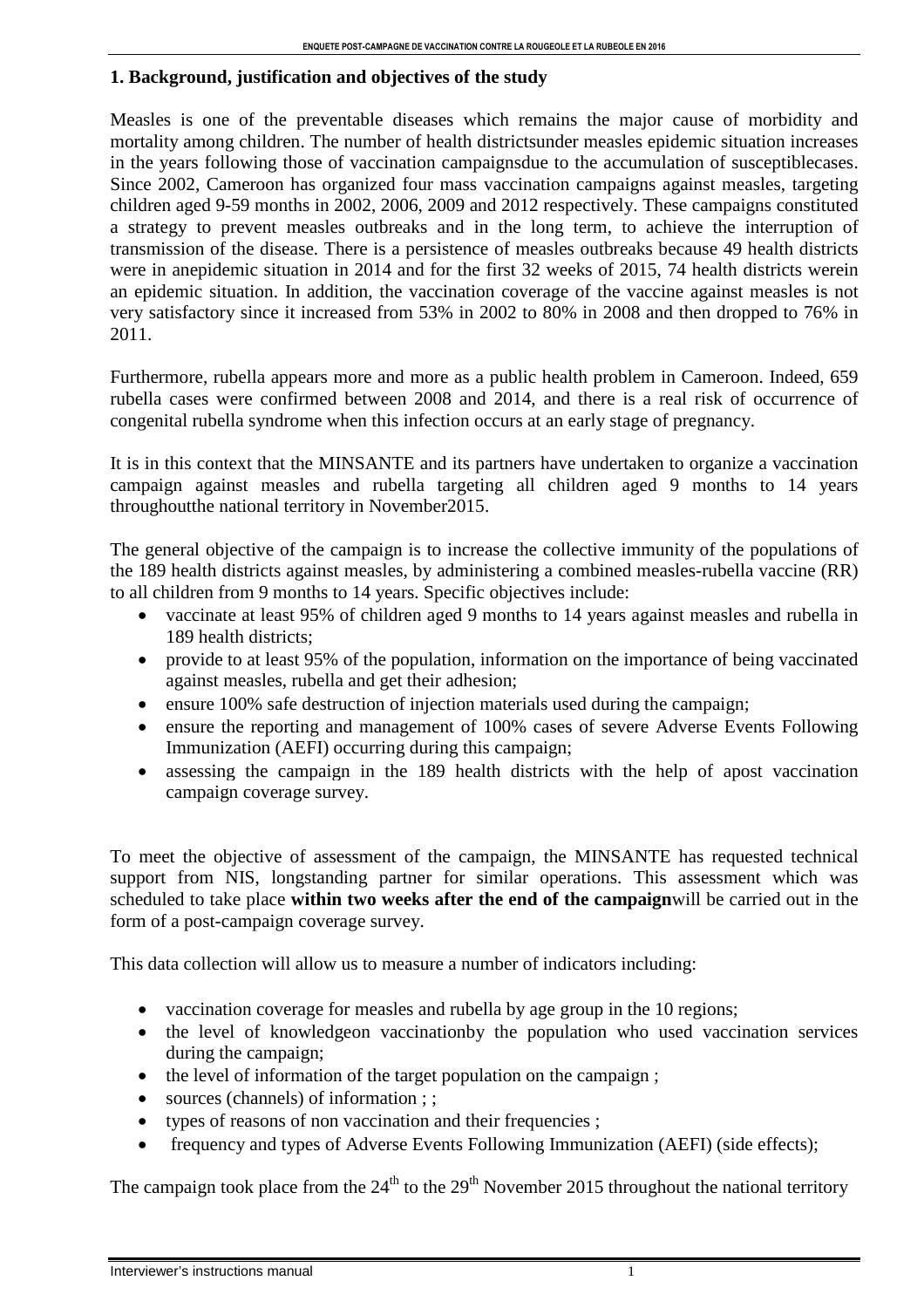<span id="page-3-1"></span><span id="page-3-0"></span>This manual presents the methodological aspects of the survey as well as the filling instructions of the questionnaire

# **2. Scope of the survey and target population**

The survey covers 189 health districts throughout the national territory. The target population for this survey includes all children aged 9 months to 14 years usually living in Cameroon. These children are observed from ordinary households to which they belong.

*An ordinary household is referred to as a person or a group of persons related or not, living under the same roof (house, compound, etc.) and generally taking their meals together, pooling all or part of their income to meet their needs, and recognizing the authority of a person among themas household head*.

# **3. Methodology of selection of households to be interviewed**

# **3.1 Sampling**

The sample of this survey (EPC-RR 2016 ) is an area sample, stratified and selected at 2 stages. The primary sampling unitbeing the Enumeration Area (EA)as defined bythe GPHC 2005. Each region is divided in to semi-urban, urban and rural partto form the sampling strata. Yaounde and Douala as specificdomains only comprise of the urban stratum.

At the first stage, 293 EAs will be selected with probability proportional to size; the size here is the number of households obtained at the end of cartographic works of the  $5<sup>th</sup>$ generation of the Multiple IndicatorsCluster Survey (MICS 5). At the second stage, 3516 households will be randomly selectedaccording to the details given in Table 1 below, with 12 households per EA sampled.

| Table 1 , Bampic and data concentri personnel per survey region |                  |            |           |                |                |  |  |
|-----------------------------------------------------------------|------------------|------------|-----------|----------------|----------------|--|--|
|                                                                 | <b>Number of</b> |            | Number of | Number of      | Number of      |  |  |
| <b>Survey</b>                                                   | sample           | Number of  | expected  | interviewers   | controllers    |  |  |
| region                                                          | households       | sample EAs | targets   |                |                |  |  |
| Douala                                                          | 360              | 30         | 407       | 6              | $\overline{2}$ |  |  |
| Yaounde                                                         | 360              | 30         | 500       | 6              | $\overline{2}$ |  |  |
| Adamawa                                                         | 252              | 21         | 582       | $\overline{4}$ |                |  |  |
| Centre                                                          | 312              | 26         | 456       | 6              |                |  |  |
| East                                                            | 252              | 21         | 522       | $\overline{4}$ |                |  |  |
| Far-North                                                       | 240              | 20         | 595       | $\overline{4}$ |                |  |  |
| Littoral                                                        | 336              | 28         | 430       | 6              |                |  |  |
| North                                                           | 252              | 21         | 593       | $\overline{4}$ |                |  |  |
| North-West                                                      | 276              | 23         | 463       | 5              |                |  |  |
| West                                                            | 264              | 22         | 488       | 5              |                |  |  |
| South                                                           | 276              | 23         | 544       | $\overline{4}$ |                |  |  |
| South-West                                                      | 336              | 28         | 413       | 6              | $\overline{2}$ |  |  |
| <b>TOTAL</b>                                                    | 3516             | 293        | 5993      | 60             | 15             |  |  |

**Table 1 : Sample and data collection personnel per survey region**

The duration of data collection is 15 days for the distribution of personnel that follows: 60 interviewers to carry out data collection in the different clusters assigned to them, the monitoring personnel of the data collection comprises of 15 controllers, 14 regional supervisors and 7 central supervisors.

In order to face eventual unavailabilities that could arise from interviewers during data collection, 83 candidates for the post of interviewer and controller will be trained, of which 8 will be on the waiting list.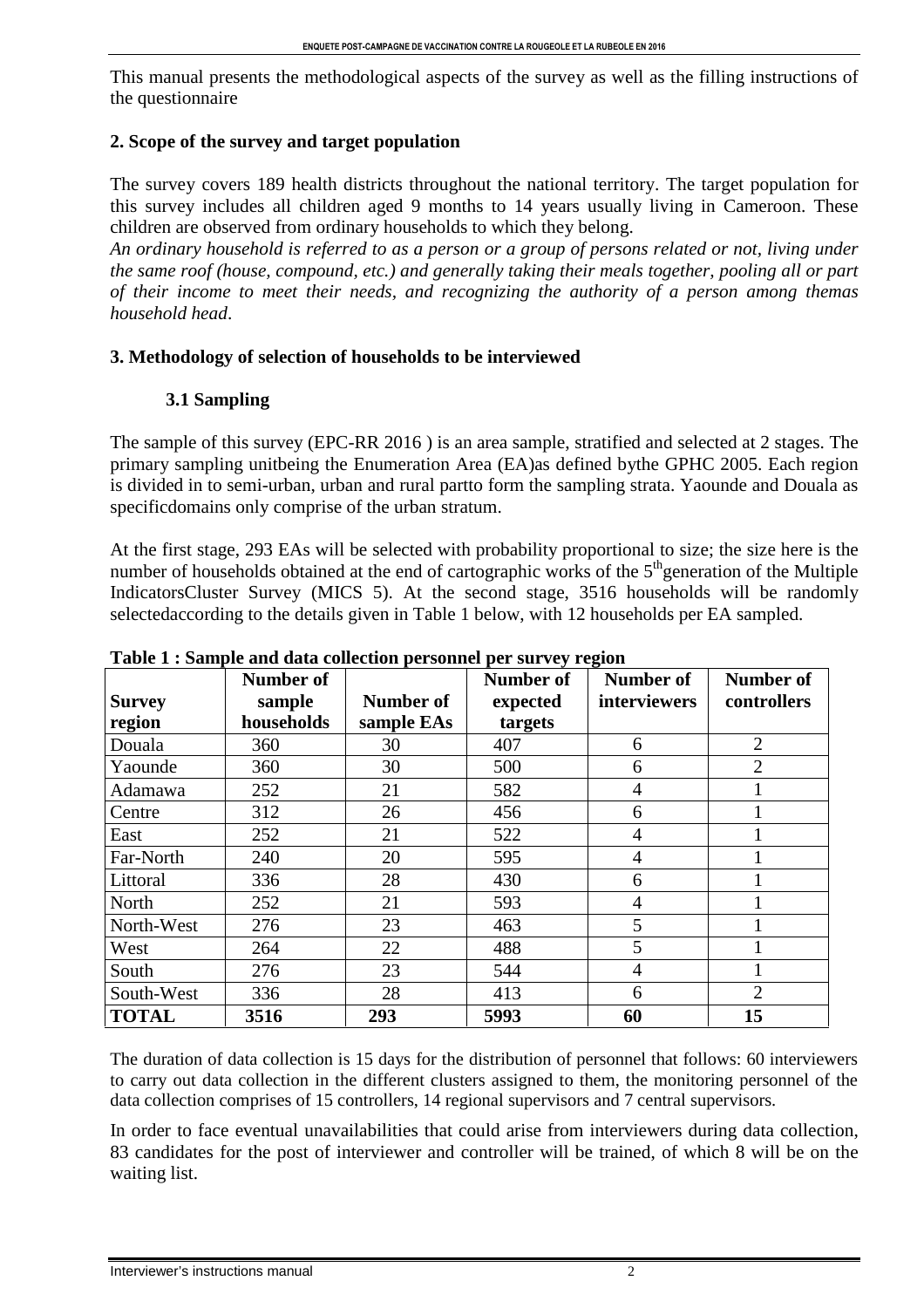<span id="page-4-0"></span>Combining the workload and the number of data collectors, it arises that on average, each interviewer will have to cover 59 households in 15 working days, thus with a coverage of 4 households daily. As such, work duration in an EA will be 1.5days

### **3.2 Selection of EAs**

The selection of clusters was done randomly based on the list of EAs sampled in the frame workof the MICS 5. In other words, the EA samples in each survey region were drawn systematically from the list of MICS 5 EAs. These clusters have the advantage of being recently updated in the frame work of the MICS cartographic works in 2014,while making the assumption that the population has not varied very much since then. It should however be noted that the ideal situation would be to conduct a systematic updating of these clusters before proceeding with the selection of households. Following the supervisor'sappreciation, updating sessions of clusters could be organized on the field in case where remarkable changes in the size of clusters in terms of households (the case of localities destroyed or devastated by wars, etc.) are observed.

# **3.3 Selection of households**

In each sampled EA, a sample of 12 households will be randomly selected for interviewed

# **3.3.1 Selection of the first household**

The selection of the first household will be done based on the following steps:

- 1) calculate the sampling interval by dividing the total number of household in the EA by the number of household sample (12);
- 2) randomly select a number between 1 and the whole part of the sampling interval. This number corresponds to the number of the first household to be interviewed in the cluster. The household must therefore bear the acronym EPC\_RR. This number should be written in a visible place at the main entrance of the lodging where the household resides.

**N.B.:**The selection of random numbers will be done using a table of random numbers that will be provided.

### **3.3.2Selection of the next households**

The number (sequential) of the second household is obtained by adding that of the first to the sampling interval and taking the whole part of the result. The number obtained is used to get the number of the third household in the same manner and so on until the twelveth sample household number is obtained. This selection is done by your supervisor

Your work will consist to find the cluster using the site plan from the MICS 5 cartographic dossier, and toidentify each of the householdsselected in the cluster. The landmarksfound on the enumeration form of the MICS 5 cartographic dossier will be of great use for this purpose. This task can be difficult, especially in urban areas where the paints of some of the household dwelling walls were renewed during these end of year feasts. In this case,landmarks of neighbouring households and the order of numbering of householdsavailable in the sketch of the cluster will be used.

**Note**: each sample household is identified from its dwelling of 2014. Incase there is change of dwelling, the new occupant of the dwelling is interviewed even if the former occupant lives just next door.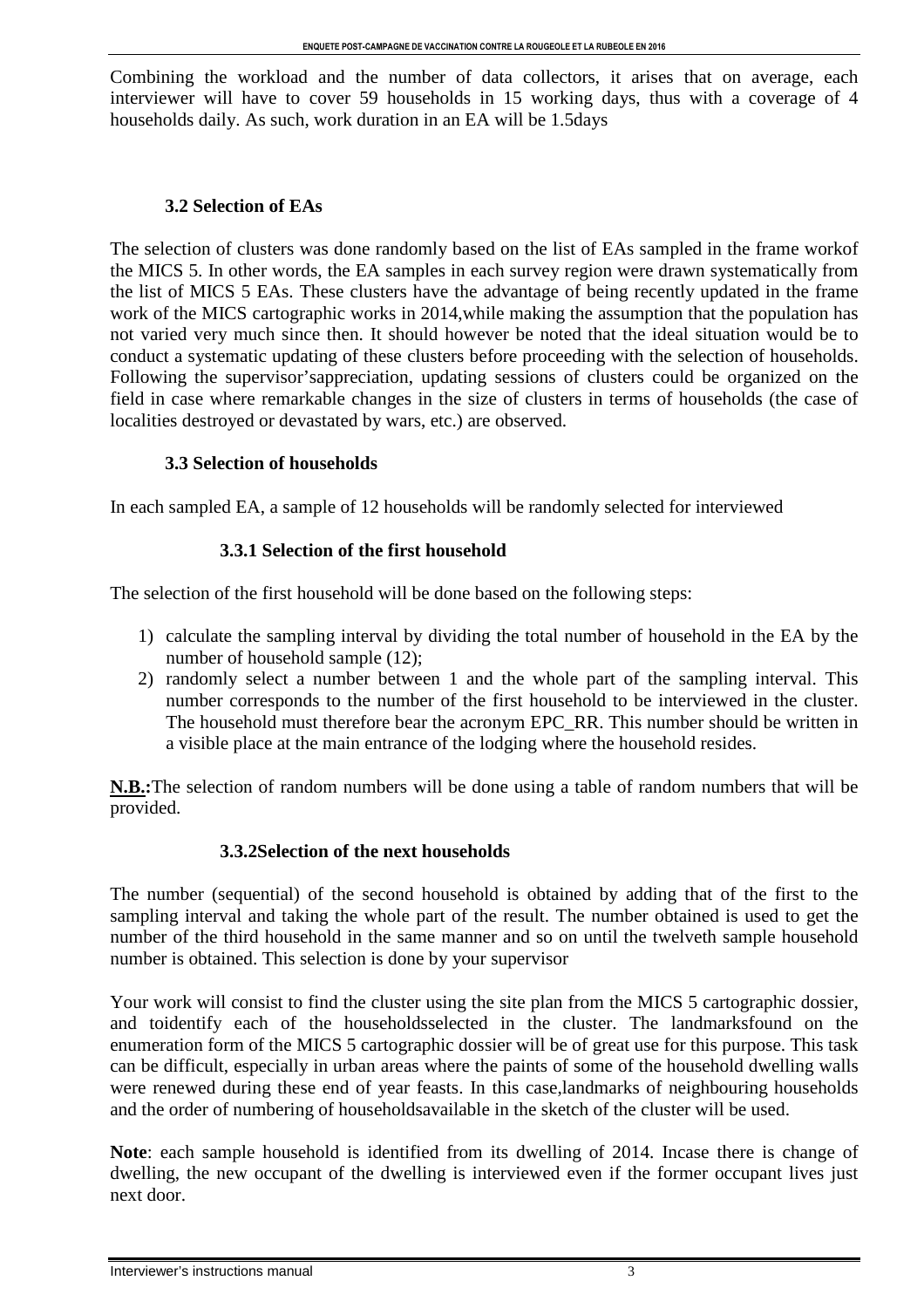<span id="page-5-1"></span><span id="page-5-0"></span>In case of splitting of households, refer to your supervisor who will give you instructions after assessing the situation on the field.

Once the household is identified, *using a piece of chalk, writre in a visible place, at the main entrance of each household dwelling the acronym EPC\_RR.*

### **4. Data collection (Supervisors, controllersandinterviewers)**

Interviewers use questionnaires to record responses given by the respondents. Sections 0 and 3 of the questionnaires are important for any evaluation of survey data and are in conformity with the survey protocol. The name and code of the interviewer in Section 3 of the questionnaire are important to monitor the work of each interviewer by the controller and the supervisor

The data collection is done by means of a 5 page questionnaire and is meant for households selected using a systematic sampling methodology described above (section 3) in the sample cluster.

### **Advice before the start of interview :**

a. Never begin interviews in a survey area without first of all contacting the administrative, municipal and traditional authorities of the area concerned.

b. Begin interviews in each survey area with households that are free and accessible, that could eventually facilitate your task in other households.

c. A poor mastery of your subject matter creates doubts in the minds of the respondent and could lead to reticence even with those who were ready to cooperate. **Make sure you master your topic.**

d. You should always be courteous and know how to integrate yourself wherever you work**. You should never make promises.**

e. Once you arrive in a locality, respect the following preliminary steps :

- Inquire from the nearest health facility (integrated health centre, sub divisional medical centre ……) or from the chief of the locality, the vaccination places in the locality.
- Inquire from these vaccination places, if cards were given to children or not. If yes, was it given before vaccination or after.
- Inquire from the nearest health facility (integrated health centre, sub divisional medical centre ……) or from the chief of the locality, the effective periods of vaccination in the locality.
- Inquire from the nearest health facility (integrated health centre, sub divisional medical centre ……) or from the chief of the locality, the type of cards used during the campaign.

### **5. Filling instructions of the questionnaire**

**Note** : Ahousehold is a group of one or more persons, related or not, living under the same roof, taking generally their meals together at any moment of the day (generally at noon or in the evening), pooling all or part of their ressources to meet basic needs of the household, and recognizing the authority of one person as household head.

# **5.1. Identification**

This first section focuses on household identification elements. It consists of eight variables starting from the survey region (001, 002, 003, 004) the household number in the cluster (007), the result of data collection (008) to the area of residence: urban or rural (005). Apartfrom the variables 007 and 008,all these information will be given to you before getting to the households. The variables 007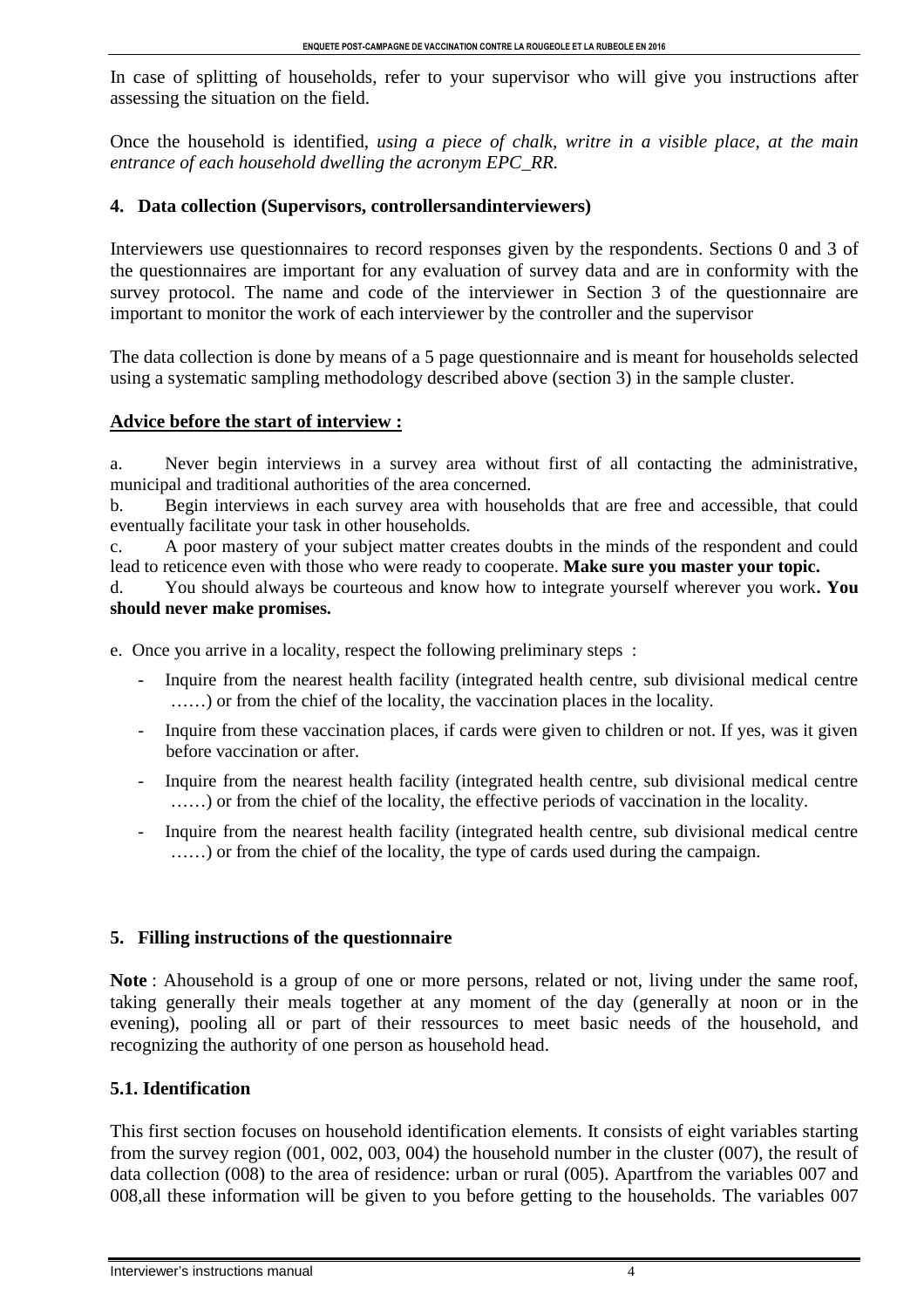<span id="page-6-0"></span>and 008 will be filleduring your visit in the household.Carefully fill all these information in the questionnaire, in preference before interview and out of the household.

*Reminder: : Write using a piece of chalk in a visible place at the main entrance, the acronymEPC\_RR.*

# **5.2. General information**

This section helps to give information on the composition of the household and some characteristics of the household head

### **101 : Name of household head**

Write completely in words the full name of thehousehold head. This is the person living in the household and that all members recognize as head.

### **102. Religion of the household head**

It is about specifying the religion of the household head. Circle the appropriate code and fill the number in the box provided on the right.

# **Questions 103 and 104 will be filled at the end of data collection in the household or after administering the questions of the CM module (COMPOSITION OF THE HOUSEHOLD AND CHARACTERISTICS OF ITS MEMBERS).**

# **103. Number of persons of the household (including visitors)**

You will consider all persons registered in the household table ie residents (present and absent) as well as visitors. Definitions will be given to you in the CM module.

# **104. Number of children aged 0 to 15 years in the household**

It is about indicating the number of children of age 0 to 15 years.

Count the number of children in the household of age 0 to 15 completed years. Put the number in the box provided.

*NB : Verify that the information filled in Q104 is less than or equal to that of Q103 (size of the household).*

### **5.3. Information on data collection**

### **201. Interviewer**

Indicate your names and first names as well as your code that will be given to you by the supervisor.

### **202. Controller**

After having filled the questionnaire and found it satisfactory, give it to your controller who, after checking and validating, writes his/her names and first names as well as his/her code before handing it to the supervisor.

### **203. Supervisor**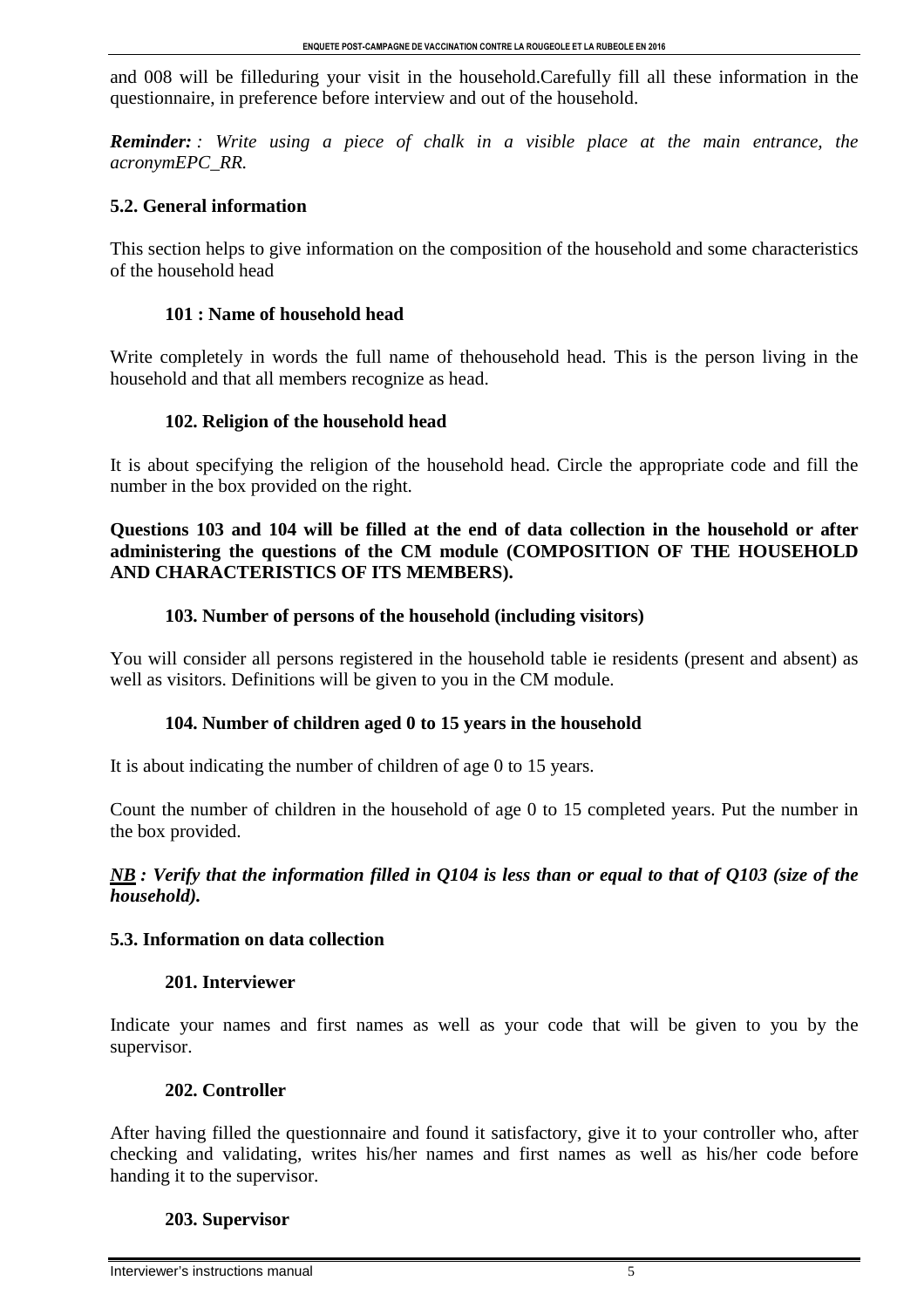<span id="page-7-0"></span>This variable is filled by the supervisor who will fill his/her full name (s) and first name (s) as well as his/her code afterchecking the questionnaire.

### **204. Date of survey**

Enter the day and month of your (first) visit in the household. The year 2016 is pre-printedon the questionnaire.

# **5.4. Information on data entry**

This part does not concern you. Consequently, do not fill anything.

### **5.5. Observations**

Write in this box, the observations on the household, the unfolding of the survey, the reception reserved to you, the difficulties encountered, the duration of the interview, etc....This part is filled in preference at the end of interview

### **5.6. Composition of the household and characteristics of members**

Write down the names and first names of each household member in the first box before filling for each individual, the responses given to questions in the section. The first person to be recorded is the household head (who can be a man or a woman), who takes the serial number 01. Are then recorded, children of the household head whose mother (or father) is not/is no more in the household, the spouse (s) of the household head (each) followed by his/her children, the other relatives of the household head and finally non-relatives.

**Note** :The list of persons in the household and all the rest insection 01 of the questionnaire are filled once and for all on the first day of the survey in the household. These information can be changed only in case wherethere was an error in the list of persons, an error or omission on an information. In particular, arrivals or departures of people observed in the household during the survey should not in any case be considered here after the first visit. This is a sensitive section on which is based almost the whole questionnaire. Consequently, the information in this section must be collected and recorded rigorously.

# *Some practical definitions :*

*A residentis any person who usually lives in the household since at least 6 months or who has been living in the household since less than 6 months with the intention to spend at least 6 months in the household.*

*A presentresidentis a resident who spent the night preceding your first visit in the household. However, a resident you meet in the household during your visit is considered to be a present resident even if he/she did not spent the night preceding your visit in the household.*

*A visitoris any person who spent the night preceding your first visit in the household and who has been living in the household for less than 6 months, with the intention to spent less than 6 months in the household*

To ensure that no household member has been forgotten, first write down the names on a sheet (draft) and transcribe them later in the questionnaire according to the order described above. When you have verified that all the persons in the household wererecorded,tickat the bottom page of the questionnaire related to section 01, inside the box found after the Nota Bena "**NB**: Verify that all household members were recorded".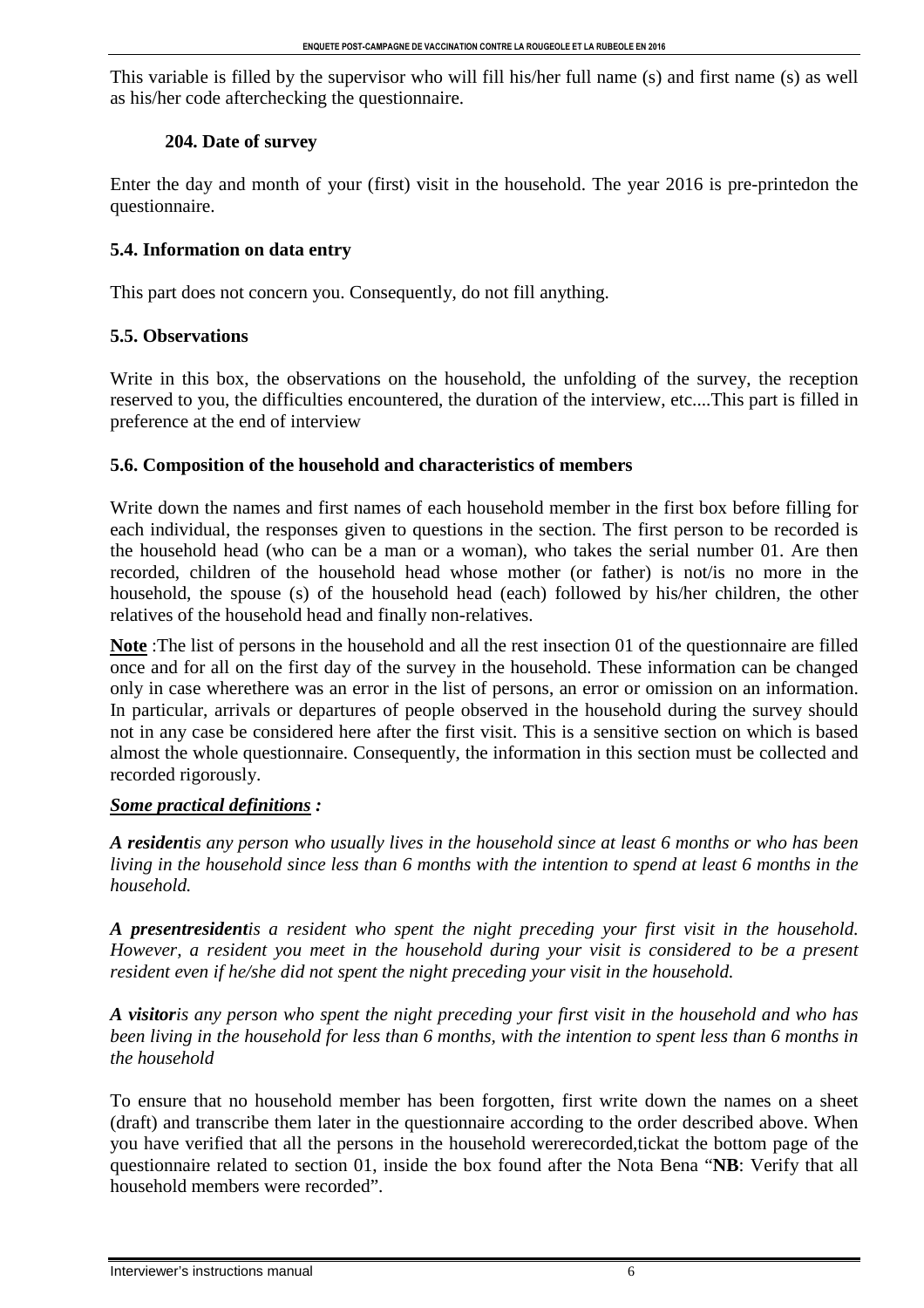**NB :**This section must be completed individual by individual, that is to say, column by column, after having established first the list of household members. Strictly follow the rules to avoid filling errors.

### **CM01 : Serial number**

The numbers are pre-printed on the questionnaire and correspond to the order of recording that was described above. The head of the household has the number 01. The serial number of each person in the household is now a code that identifieshim/her, which will be kept throughout the rest of the questionnaire

If you notice that you failed to record a household member in the right order, it is not necessary to restart the recording.Insert this membernext to the other recordings.

In the rest of the questionnaire and the manual, (Name) will refer to any member of the household, initially recorded in the household list, on whom is focused the interview. This will be the name of the household head if the question concerns the head of household and Jean if the question concerns Jean

# **CM02 : Of which sex is (Name)?**

Do not rely on the appearance or on the first name of (Name) to complete this question. It is prudent to be reassured without upsetting your interlocutor by asking a question such as "*Augustine is a girl of which age*?". Avoid questions like "*What is your sex Madam*?"

# **CM03 : What is (Name)'s relationship with the household head ?**

Enter the code corresponding to how the person listed is related to the head of the household. Use the codes at the bottom of the List of Household Members. Be particularly careful in doing this if the respondent is not the head of the household. Make sure that you record the relationship of each person to the household head, not the relationship to the respondent. For example, if the respondent is the wife of the head of the household and she says that Sola is her brother, then Sola should be coded as '09' ('Brother-in-law / Sister-in-law'), not as '08' ('Brother / Sister'), because Sola is a brother-in-law of the head of the household. Be very careful in obtaining this information correctly, since respondents naturally tend to provide the relationship of the person to themselves, rather than to the head of the household. Ask the following question to the respondent: "Who is (name) to you? " if the household head is the respondent or " Who is (name) to the household head? " if the respondent to that question is any other person different from the household head.

If the head of the household is married to a woman who has a child from a previous marriage, that child's relationship to the head of the household should be coded as '13' child's relationship to the head of the household should be coded as '13' ('Adopted/foster/stepchild'). If the household member listed is not related to any of the household members but is a servant living in the household, this should be coded as '14'. If a household member is not related to the head of household, such as a friend who lives with the household, enter '96' ('Other - Not related'). Enter '98' if the respondent doesn't know the relationship of a household member to the head of household.

If a household head lives in the household with his great-grandchildren, they will be coded 12 'other relative. Nephews of the spouse of the household head, if household members, will equally be coded 12 'other relative'.

# **CM04 : What is (Name)'s date of birth ?**

For each of the above persons, ask and record their date of birth. Put the answers in the boxes provided for this purpose.

In some households, the interviewer will encounter people who can neither give their birth date nor a document to retrieve this information. In such cases, use events such as New Year, Ramadan,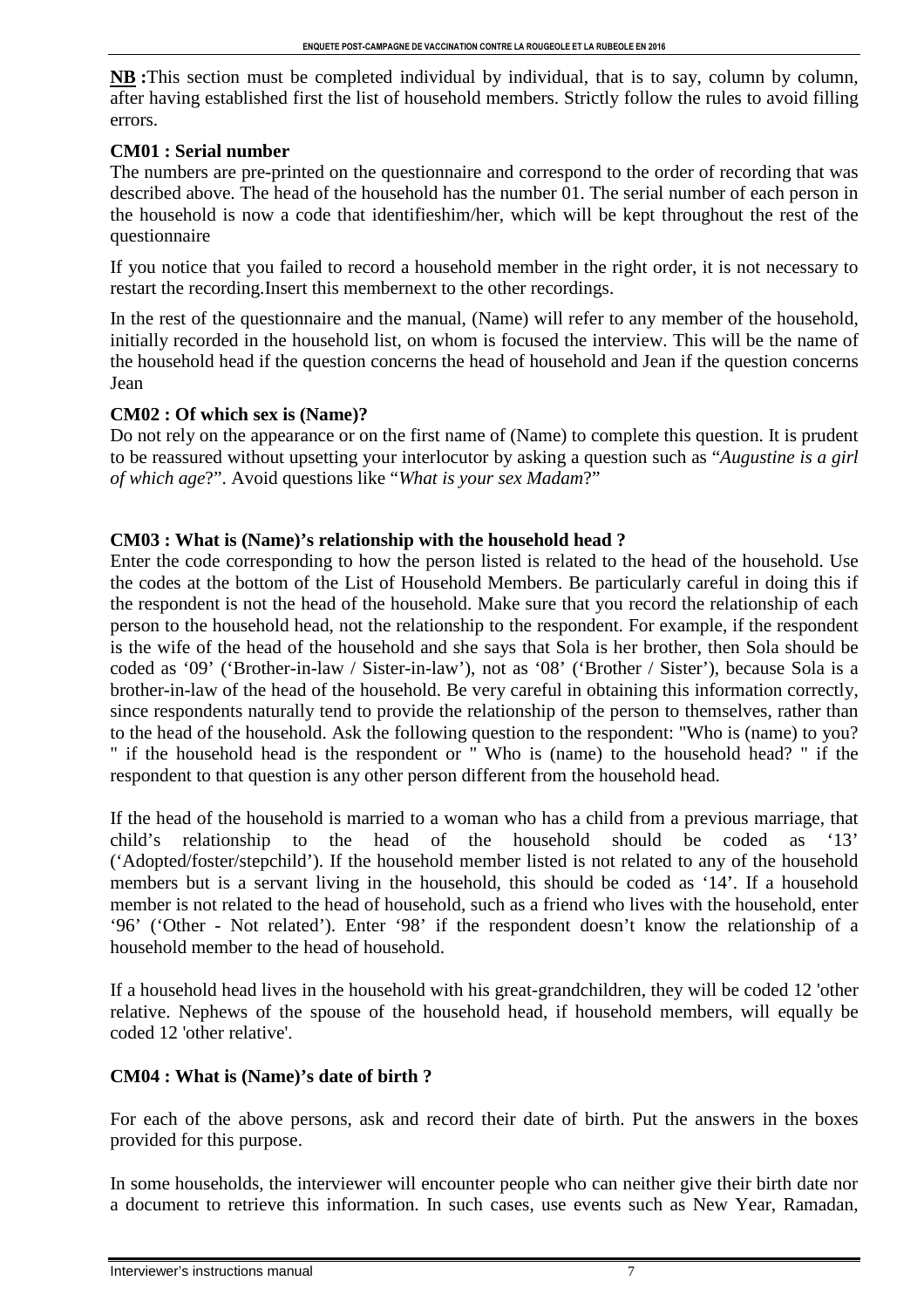Ram and Easter feasts etc. to determine the month and year of birth in the case of children. Carry out the calculations yourself to determine the age. Fill 98 in the boxes meant for day.

# **CM05 : How old is (Name)?**

It is the age in completed years (that is the age at the last birthday). If the respondent gives (Name)'s year of birth without specifying neither the day nor the month, ask if (Name) has already celebrated his birthday in 2016; if that is the case, (Name)'s age is (2016- Year of birth). Otherwise, (Name)'s age equal (2016- Year of birth - 1).

For old persons who do not know their ages, ask them questions using certain events such as their age at the birth of their first child, their age at first marriage, at the First World War, at the year of independence, etc.. Proceed as follows: ''*How old were you at the birth of your first child?'' o*r ''*how old were you at your first marriage or at your marriageif the respondent got married only once"*.

You will calculate the age from the information collected on the date of birth (CM04).

If age is less than 12 months, record in months. In this case, you will have to fill code 1 (in completed months) in the first codification box before writing down the age in completed months in the following two boxes.

If the age is greater than or equal to 12 months, record in years. In this case, you will have to fill code 2 (in completed years) in the first codification box before writing down the age in completed years in the following two boxes

*Example of age in completed months:Let's suppose that a child is born on the 13th January 2016. On the 12th February 2016, this child has 00completed month. He has 1 completed month on the 13th February 2016. Likewise, on the 13th or 14th May 2016, the child has 4 completed months.*

Example :The respondent declares that he/she is born in 1965 ; ask if his/her birthday in 2016 has already past.

- If yes, his/her age is  $(2016 1965 = 51)$
- If no, his/her age is  $(2016 1965 1 = 50)$

Fill 95 for persons aged 95 years and above and 98 for DK.

Note thatthe code 98 (DK) should only be recorded in extreme cases (these cases must be approved by the controller or the supervisor)

# **CM06a : Does (Name) usually live in this household ?**

Ask the question and fill the respondent's answer in the box provided. Usually means that the person lives in the household for six months or intends to live therein for at least six months.

**NB** : The household head must always usually live in the household (CM06a = 1).

# **CM06b : Did (Name) sleep in the household last night ?**

It is about knowing whether (Name) spent in the household, the night preceding the interviewer's visit.

# *Question CM07 only concerns persons aged 5 years or above (CM05≥5).*

# **CM07 :(Name)'s level of education ?**

Ask the interviewee the level of education (Name) has reached. The level of educationmakes reference to the attendance of formal education. In order for the respondent to better understand this question related to concerned person, start for example by asking him/her at which class did (Name) stop education. From the response given, the level of education could be without level (never been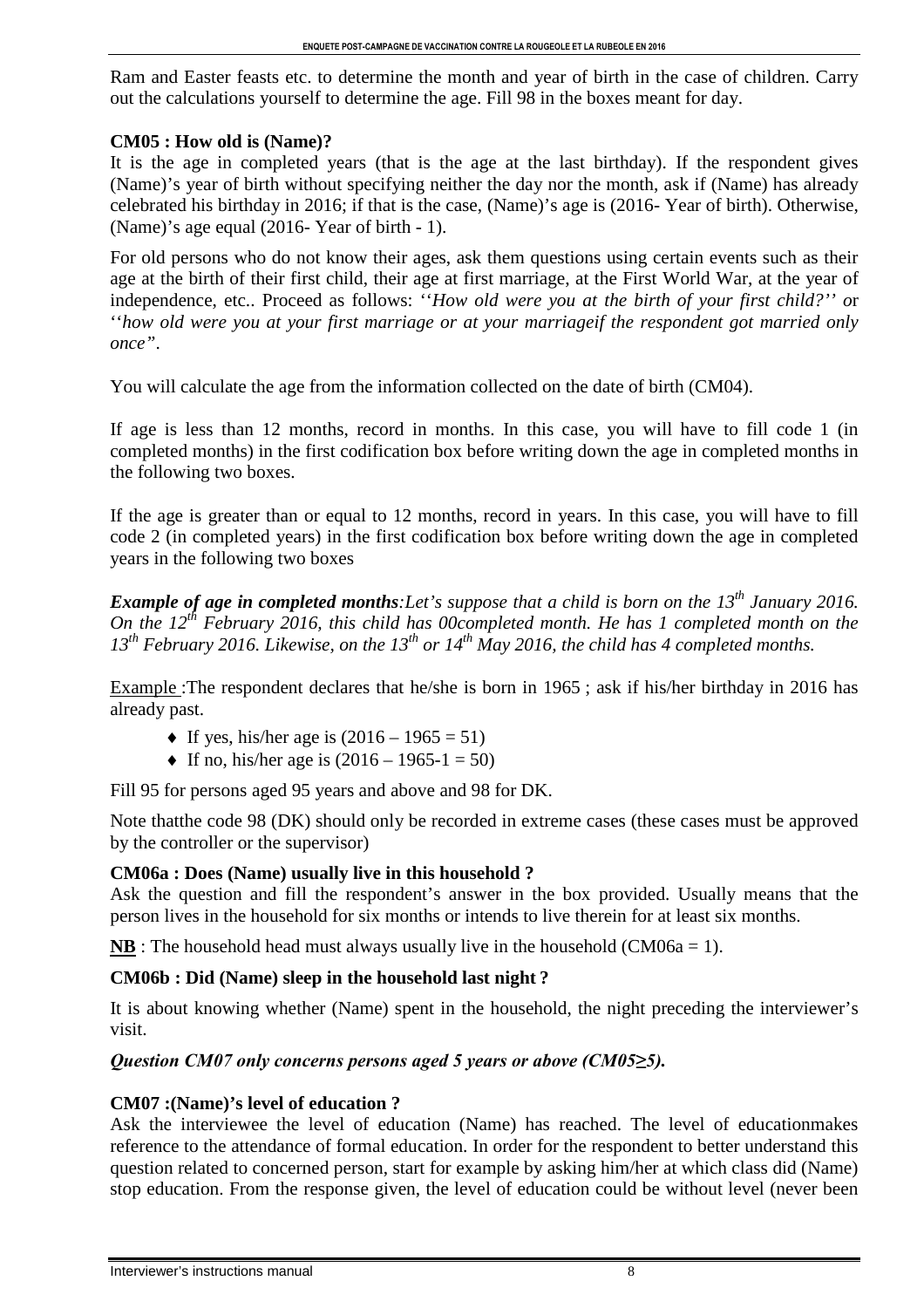to school or only attended nursery school), primary, secondary or higher education. Record the code corresponding to the answer given in conformity with the questionnaire.

# *Question CM08 only concerns persons aged 10 years or above (CM05≥10).*

# **CM08 :(Name)'s marital status ?**

This is about the actual situation.

**-"***Single***":** Anyone who has never been married and is not in free union.

*"Married monogamous"***:** Any person married to only one spouse. Note that a man married under the monogamous regime but who lives maritally with several spouses is considered as polygamous.

*-"Married polygamous":* All men married to many wives or married women having at least one cospouse. In order words, the different spouses of polygamous marriages. Watch out, a married man, who on the marriage certificate is polygamous but who actually lives with only one spouse is "married monogamous".

The notion of marriage is the one that is declared by the interviewee (civil, religious, traditional, etc).The question asked here can be: "*is (Name) married*? Knowing that the answer given will orientate the rest of the conversation for this question. Don't forget that in case where (Name) is married, you have to specify if it is polygamous or monogamous and in case of a single person, you have to verify if (Name) is not in free union. You can verify if the respondent is in free union by asking the following question. *"You said you are not married but are you living as "husband and wife" with a man or woman"*.

*-"Widow(er***)":** Any person who was married previously, but the spouse died and is not engaged in another union

*- "Separated/Divorcee"***:** Person whose marriage has been broken for a reason order than that of the death of the spouse or is being broken (decision granted by the court), and who is not engaged in another union

*-***"***Free union***":** This modality will be attributed to persons who live with a partner when no marriage, being it traditional, court (or council) or religious has been celebrated

**NB** : This question is asked to person of 10 years or more

# *Qusetions CM09 to CM11 only concern children of at most 15 years (CM05≤15). For each of the children, ask the question to the person who takes care of (Name).*

# **CM09: Serial N° of (***Name***)'s natural mother**

If (Name) is 15 years old or less, inquire to know who delivered him/her, then, write down the corresponding number of (Name)'s natural mother, which appears in the first row (CM01) of this section in case the mother is in the household.However, record 97 if the mother is dead, 00 if she livesout of the household.

# **CM10: Serial N° of the person taking care of (Name) in the household**

In many households, women are more and more occupied in carried out economic activities and the care of the child is entrusted to a third person, eg a nursing mother. In these situations, the mother is in contact with the child after work and on weekends. Even the child's medical care is provided by the nursing mother/father/guardian who faithfully gives accounts to the mother. In these cases, it is always the mother caring for the child. Then write down code 1 in the box corresponding to the child.

On the contrary, if the mother does not reside in the household, and the child was left in the care of an aunt, a mother, then, she is the nursing mother/father/guardian who takes care of the child.

# **CM11: Religion of the person taking care of (Name)**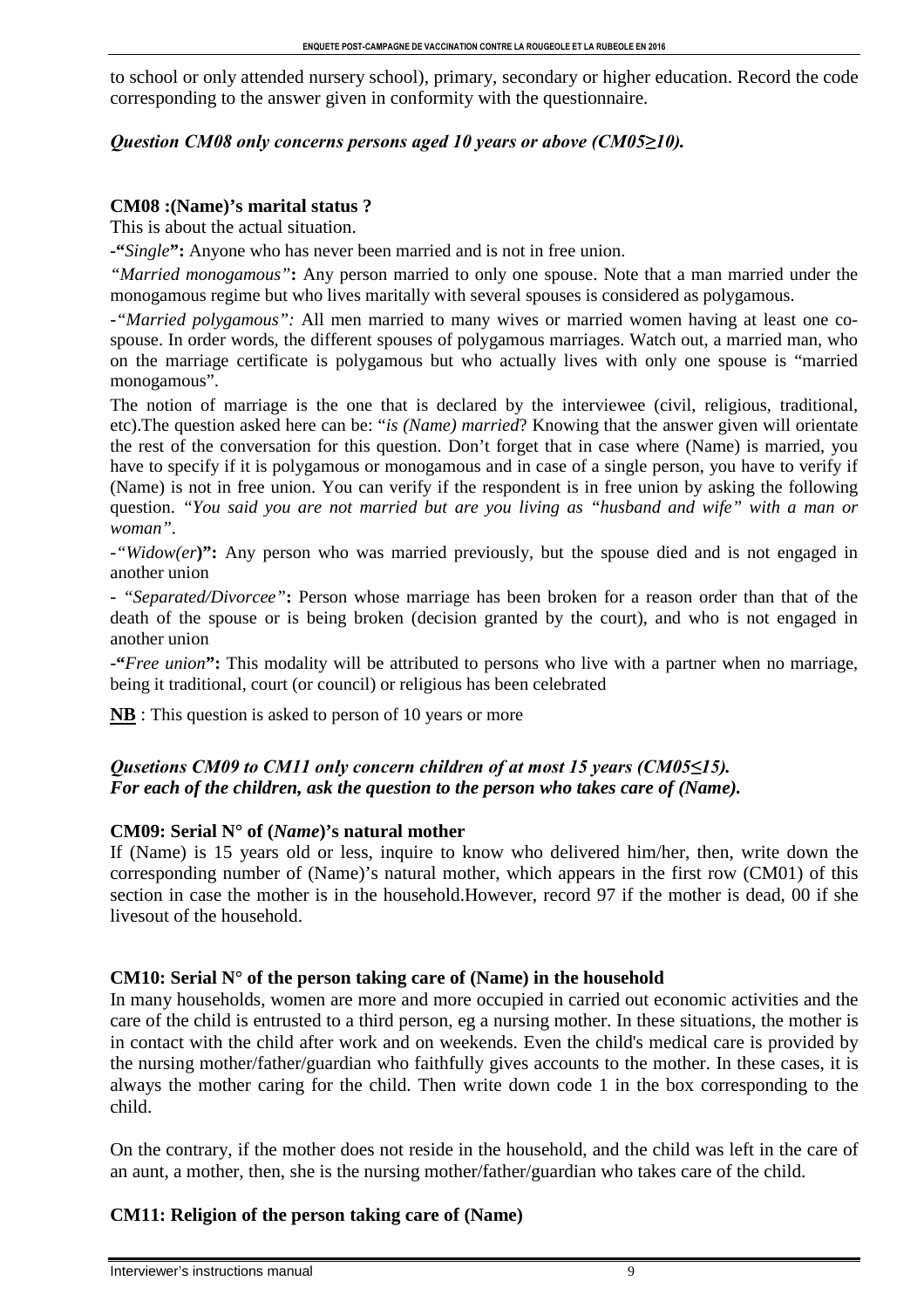<span id="page-11-0"></span>Ask for the religion of the person who takes care of (Name). Refer to the questionnaire for the modalities and codes to be filled. You will ask this question to the household head, to his/her spouse or to any adult person acting as his/her representative.

Religions have been regrouped as follow:

- 1. **Catholic**: this modality regroups the Roman Catholic Church and the Greek Orthodox Church.
- 2. **Protestant**: This modality regroups the Cameroon Presbyterian church (EPC), Presbyterian Church of Cameroon (PCC), Union of Baptist church of Cameroon (UEBC), Baptist church of Cameroon, Lutheran church, Methodist church, Evangelic Mission of Cameroon (MEC), Evangelic Church of Cameroon (EEC), African Presbyterian Church (EPA).
- 3. **Other Christians:** This modality regroups all the Pentecostal (true church of God, LEMEC, Apostolic, Full Gospel, Living Word Fellowship, Bethel, Christian Missionary Fellowship International (CMCI), King's Chapel, Holy Church of Christ),  $7<sup>th</sup>$  day Adventist and all the other Christian churches not named elsewhere.
- 4. **Moslem:** This modality regroups all those who believe in ALLAH and Mohamed.
- 5. **Animist:** This modality regroups all those who confer on things, a soul analogous to a divinity (it is those who believe in skulls or other objects).
- 6. **Other religions:** This modality regroups all the religions that were not named elsewhere (Jehovah witness).
- 7. **No religion:** This modality concerns those who do not believe, they are without religion.

*NB: In order not to create some susceptibilities, write in full the religion declared by the head of the household you will put the code later on in his/her absence.*

# **5.7. Information and knowledge of the vaccination campaign : ICV**

This module although being the shortest, is very important for the evaluation of the sensitization aspects of the campaign. The respondent here must be the household head, the spouse or an adult member of the household of 18 years or above representing him/her.

# **ICV00 : Serial number of the respondent to the ICV module (ICV00, ICV01 et ICV02)**

Write down the serial number of the respondent to questions ICV01 and ICV02

### **ICV01 : A vaccination campaign against measles and rubella was carried out in your region from the 24thto the 29thNovember 2015, were you informed ?**

Write the answer in the space provided at the right  $(1=Yes, before the campaign; 2=Yes, during the$ campaign; 3= Yes, after the campaign; 4=no).

If the answer is No, write 4 in the space provided and go to VI module. In some cases, children as they returned from classes, were the ones who informed their parents that they were vaccinated in school. In these ambiguous situations, you will have to hunt out the respondent to know if he received such information during the campaign  $(24<sup>th</sup>$  to  $29<sup>th</sup>$  November 2015 or even up to the 13<sup>th</sup> Dcember2015), or if it was after this period. You will then write down the corresponding code:2= Yes, during the campaign or 3= Yes, after the campaign. On the contrary, if it is at the time of interview that the respondent got the information (from one of the children or relatives), you will have to consider that he/she was not informed (code 4).

# **ICV02 :If yes, through which channels were you informed? list the two main ones**

Here, the respondent will give you his/her answers. First write them down in the space provided before filling the codes. The precision about the name of the media must be written in that space if the respondent remembers. You will code his/her declarations according to the modalities found just below the question in the questionnaire. If you have some doubts for codification, refer to your supervisor.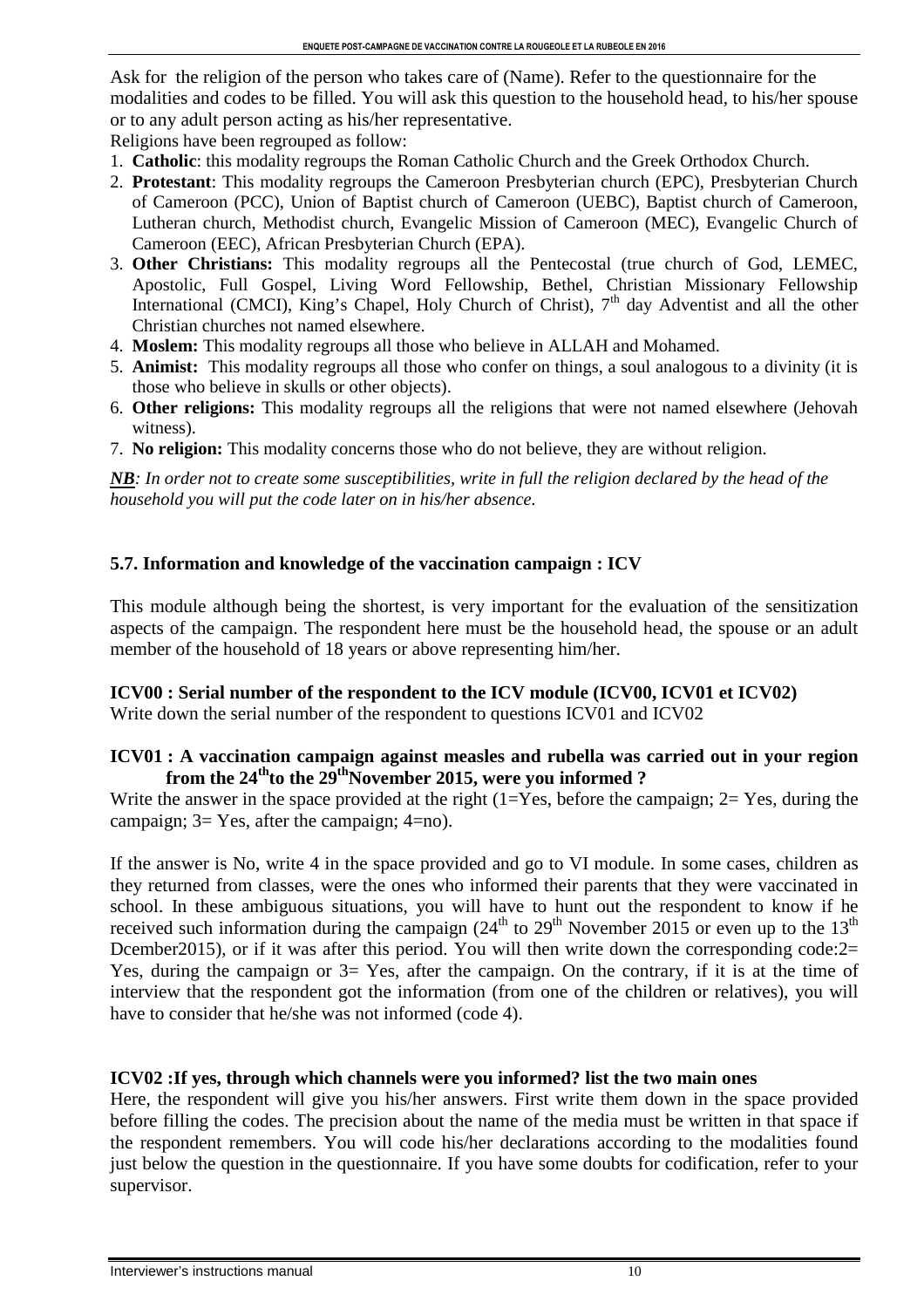# <span id="page-12-0"></span>**5.8.Infants vaccinations against measles and rubella: VI**

Interview in priority the mothers of these children, if not, their fathers or any other adult person who takes care of the child. Ask the following questions for all children aged 00 to 15 years*.*

As a matter of fact, a questionnaire can only be filled for a maximum of seven children. *In households having more than seven eligible children for this module (aged 00 to 15 years), you shall take an additional questionnaire and make sure that you fill the sections''0.Identification'' and ''2.Information on data collection' at the first page.* In this case, write in the "observation" box, the comment « Additional Questionnaire ». The supervisors must emphasize on this point. Questions have to be asked child after child (i.e. column by column)

# **VI00 : Serial number of the child**

Record all children aged 00 to 15 years in the household and for each, recopy the serial number assigned in question CM01.

# **Names and first names of children**

For all children eligible in this part of the questionnaire, register their names and first names in the spaces provided. You can recopy these names in case you recorded them at the beginning of the interview.

# **VI00A : Serial number of the respondent for the child**

Record for each child, the serial number of the respondent while referring to the CM module (table in page 2 of the questionnaire).

# **VI01 : Was (Name) living in the household in the period of the 24thto 29thNovember 2015?**

This question aims at knowing if the child was living in the household during the campaign period. As a matter of fact, the child could have been in another household during the campaign period, thus,justifying the fact that the current household members do not have information on the child's participation in the campaign.

# **VI02 : Has (Name) been brought/participated tothe campaign of the 24thto 29thNovember 2015 ?**

This question aims at identifying children who participated in the recent campaign that took place from the  $24<sup>th</sup>$  to  $29<sup>th</sup>$ November 2015 throughout the national territory. It's about knowing if the child was at the vaccination site, whether he/she was effectively vaccinated or not. Ask the question for each of the children. Record the interviewee's declaration  $(1=Yes, 2=No)$  in the spaces provided. If the interviewee declares that he/she did not bring the child  $X$  to the campaign or that he/she does not know anything, consider his answer as No (code 2) and skip toVI04. If the answer is YES (code 1), continue to VI03.

### **VI03 : What motivated you to bring (Name) to this campaign /to make (Name) to participate in this campaign ?**

In a polite manner, ask the interviewee the motivations oftaking child X to this campaign. Listen to his/her declarations and retain only one. Write down the corresponding code in the space provided. If his/her answer is not among the modalities proposed in the questionnaire, write code 7 for the modality other while specifying the declaration.

# **VI04 : Is there a card for the vaccination campaign against measles and rubella of the 24thto 29thNovember 2015 for (Name) ?**

The campaign type cards are cards that are given to parents or children during vaccination campaigns. If the respondent says he/she has a campaign type card, ask to see it. If you see the card, write code 1, if not, write code 2 in the space. In case the respondent says he/she does not have this type of cards, write 3.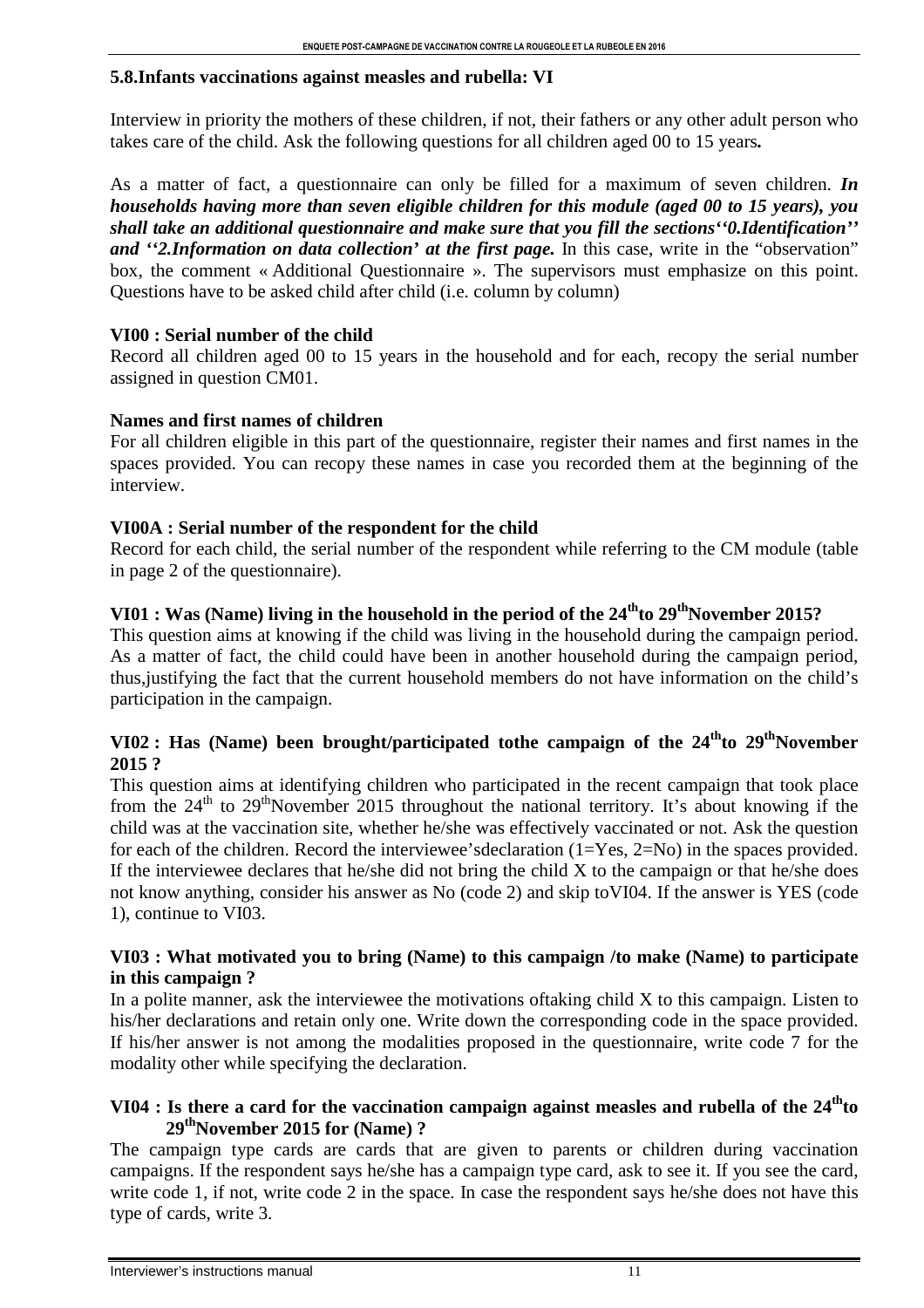NB : The standard card for this campaign is red in colour. However, in some cases, cards of white colour or of any other colour were given at the begining of the campaign, while waiting for the standard cards. In any of the cases, make sure that the writing "*vaccination againt measles and rubella (MR) of 2015*" appears on the card.

### **VI05 : De quel type était cette carte ?**

Ask/observe the type of card and record the corresponding code in the box.

*2= Photocopy of the standard card:*White card bearingall the identification items (typed) of the child found on the standard card.

- *3= Hand written card (sheet of paper of white colour or other colour).*
- *4= Other campaign card (yellow fever, previous measles, etc.) :* These are cards of previous campaigns on which is written "*vaccination againt measles and rubella (MR) of 2015",* as vaccination evidence for the child.

### **VI06 :Was (Name) vaccinated against measles and rubella during the campaign of the 24thto 29thNovember 2015 ?**

This is about checking if the child has been vaccinated against measles and rubella during the last vaccination campaign. As a matter of fact, you will have to verify if the child was effectively injected ( at thefleft or right shoulder in general) and whether he/she has a vaccination card of the campaign or not (See VI04 and VI05). It is possible to meet in some areas, vaccinated children, having had another proof of vaccination other than the vaccination card of the campaign. If such cases are met, you must record the modality2 or 3 depending on whether the card was seen or not and make a comment on the questionnaire. Futhermore, the campaign started earlier(before the  $24<sup>th</sup>$ November 2015) in some regions or was extended in other regions (after the  $29<sup>th</sup>$  November 2015 or during SASNIM of December 2015).In such cases, consider these vaccinations and describe the type of card given to the child.

# **VI07 : (Name)'s date of vaccination**

If the child was vaccinated in the frame work of the last campaign against MR, write down the day, month and year the child was vaccinated. Refer to the vaccination card in case it is available.

### **VI08 : Can you tell me how (Name) was vaccinated ?**

This question is very important to control cases without vaccination card. You must therefore ensure that the respondentdoes a good description of the administration mode of vaccination to the child. The latter can be resorted because in some cases, children have been vaccinated in schools without the presence of their parents.As mentioned above, your vigilance is highly needed, because, in addition to the vaccination campaign against measles and rubella, the Maternal and Infant Nutrition, and Health Action Week (SASNIM) equally took place at the end of the year 2015

### **VI09 : Where was (Name) vaccinated ?**

In theframework of this campaign, several vaccination places were used. Health centres, hospitals, school establishments, chief's palace, markets, etc. Ask the interviewee if the child was taken to a specific place for the vaccination, then, ask him/her the place and indicate the corresponding code (see questionnaire for codes)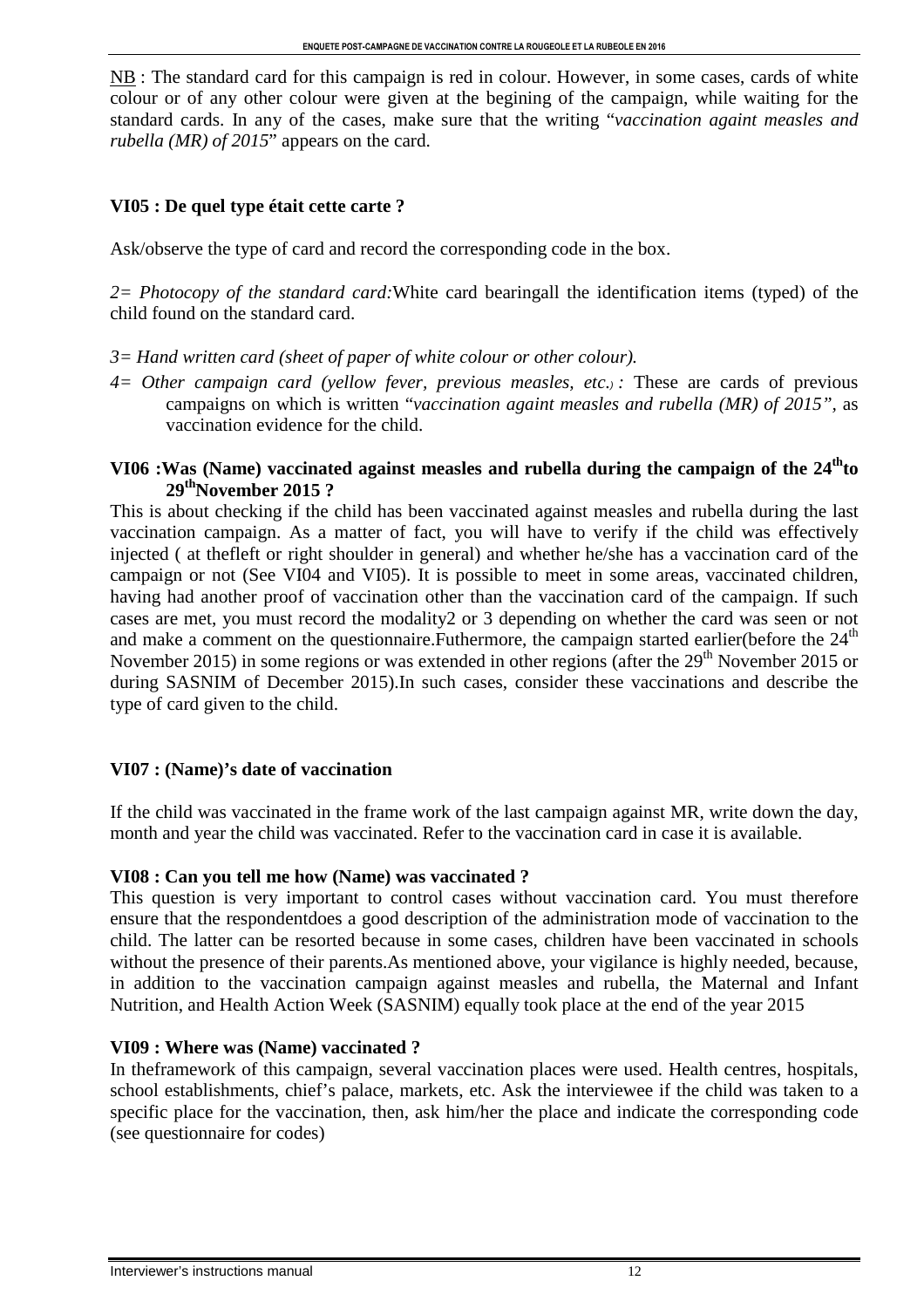### *Information: Mode of administration of the MR vaccine*

*The combined anti-measles andanti-rubella vaccine (MR) is injected as from the age of 09 months. It is therefore administered subcutaneously in a single dose. The child is generally injected in the left shoulder, or in the thigh. But depending on the situation, the child can be injected in other parts of the body such as the back. For children with HIV, it is recommended a first dose of MR at 6 months followed by a second dose at 9 months.*

# *FILTER : If the child X was not vaccinatedduring the last campaign, skip to RNV module (Reasons of Non Vaccination).*

Indeed, the nextfive questions –VI09 to VI13- concern the appearance and the management of side effects (unwanted effects) cause by the administration of the vaccine during the *last campaign. T*herefore, they concern only children who received the vaccine *during the aforesaid campaign.*

### **VI10 : After vaccination against measle and rubella 'during the campaign', did (Name) have side effects (signs or problems) due to this vaccine ?**

If the child received the vaccine against MR during the campaign, ask the question of knowing if he/she presented some side effects caused by the injection of the vaccine againstMR. Record the code corresponding to the interviewee's answer.

If the answer is No or DK, fill code 2 or 3 in the box according to the situation and verify the questionnaire to be sure that the answers to all the questions are well recorded and if that is the case, thank the respondent for his/her collaboration.

### **VI11 : If yes, which signs was (Name) showing?**

In the case where the respondent says that the child had some side effects caused by the injection of the vaccine againstMR, ask him/her the question: which signs was the child manifesting? Record his /herdeclarations while referring to the codification found in the questionnaire

### **VI12 : What did you do after the appearance of these effects ?**

Ask the respondent what he/she did when the side effects appeared. Record his/her answer in the space while referring to the codification list found in the questionnaire.

If the answer is Yes (code 1), continue to VI13, if not, verify the questionnaire to be sure that the answers to all the questions are well recorded and if that is the case, thank the respondent for his/her collaboration.

### **VI13: If (Name) consulted, did he/she benefitted from any support after these side effects ?**

In case the respondent might have taken the child for consultation, ask him/her if the child benefitted from any support after the appearance of these side effects. Record his/her answer in the space provided.

If the respondent answers Yes, fill code 1 in the space provided and move to thenext question (VI14). If he/she answers No or DK, fill code 2 or 3 respectively in the box and verify the questionnaire to be sure that the answers to all the questions are well recorded and if that is the case, thank the respondent for his/her collaboration.

### **VI14 : If yes, from who?**

It is a matter of knowing the person who took care of the childonce at consultation. Record the interviewee's answer while referring to the codification list found in the questionnaire and verify the questionnaire to be sure that the answers to all the questions are well recorded and if that is the case, thank the respondent for his/her collaboration.